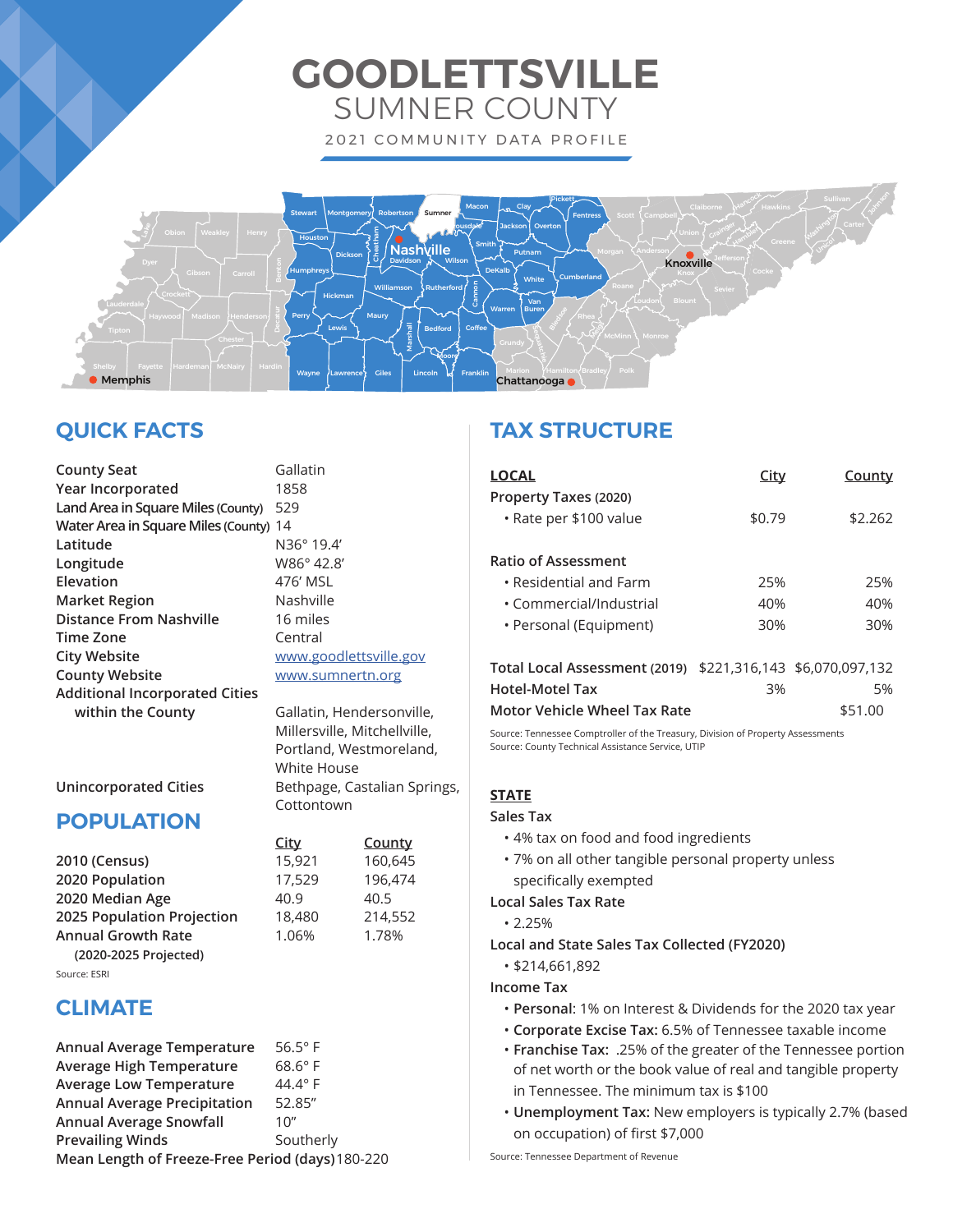# **EDUCATION** *(citywide)*

| District Name                               | Davidson and Sumner County                |                    |
|---------------------------------------------|-------------------------------------------|--------------------|
| Type of Public School System                | Metro/County                              |                    |
| <b>District Grades Served</b>               |                                           | Pre-K-12           |
| <b>Number of Schools</b>                    |                                           | 12                 |
| <b>Number of Teachers</b>                   |                                           | 531                |
| <b>Student to Teacher Ratio</b>             |                                           | 15:1               |
| <b>Additional Staff</b>                     |                                           | 77                 |
| <b>Total Number of Students</b>             |                                           | 7,926              |
| <b>GRADES</b> (2019-2020)                   |                                           |                    |
| Elementary                                  |                                           | 2,561              |
| Middle                                      |                                           | 1,876              |
| <b>High School</b>                          |                                           | 3,489              |
|                                             | Number of High School Graduates (2019-20) | 2,007 (Sumner Co.) |
| <b>Graduation Rate</b>                      |                                           | 95.7%              |
| <b>Educational Attainment with a Degree</b> |                                           | 36.8%              |
| (Adults Age 25+)                            |                                           |                    |
| Source: Tennessee Department of Education   |                                           |                    |

#### **REGIONAL HIGHER EDUCATIONAL INSTITUTIONS**

• **Twelve located within a 25 mile radius of Goodlettsville**

Source: Tennessee Higher Education Commission

| <b>FastTrack Job Training</b>                                      |     |
|--------------------------------------------------------------------|-----|
| Assistance Program Available                                       | Yes |
| Source: Tennessee Department of Economic and Community Development |     |

### **GOVERNMENT**

| <b>GOVERNING BODY</b> |                                              |
|-----------------------|----------------------------------------------|
| City                  | Mayor and City Commissioners                 |
|                       | Meets 2nd & 4th Thursday at 6:30 p.m.        |
|                       | City Hall                                    |
| County                | <b>County Mayor and County Commissioners</b> |
|                       | Meets 3rd Monday at 7:00 p.m.                |
|                       | <b>County Building</b>                       |

#### **Fire Department**

| • Full-time fire fighters in city   | 24           |
|-------------------------------------|--------------|
| • City volunteers                   |              |
| . Full-time fire fighters in county | 246*<br>195* |
| · County volunteers                 |              |
| • Fire stations in city             |              |
| • City fire trucks                  |              |
| • Fire stations in county           | $28*$        |
| • County fire trucks                | $85*$        |

(\* These figures are for the unincorporated portion of Sumner County under the jurisdiction of the County EMS. This does not include numbers from other incorporated cities in the county.)

| Law Enforcement<br>. Full-time police officers in city<br>· Full-time police officers in county & sheriff<br>• City patrol cars<br>· County patrol cars |             | 43<br>130<br>43            |
|---------------------------------------------------------------------------------------------------------------------------------------------------------|-------------|----------------------------|
| <b>Patrol Division</b><br><b>Traffic Division</b><br>Motorcycles<br>Reservé Unit<br>Flex vehicles                                                       |             | 77<br>12<br>11<br>18<br>10 |
|                                                                                                                                                         | <b>City</b> | <b>County</b>              |
| <b>Insurance Rating</b>                                                                                                                                 |             | Varies                     |
| <b>Zoning Regulations</b>                                                                                                                               | Yes         | Yes                        |
| <b>Planning Commission</b>                                                                                                                              | Yes         | Yes                        |
| Industrial Development Corp.                                                                                                                            | Yes         | Yes                        |
|                                                                                                                                                         |             |                            |

# **TRANSPORTATION**

### **AIR SERVICE**

| <b>Nearest General Aviation</b>   | John C. Tune Airport            |
|-----------------------------------|---------------------------------|
| Location Identifier               | <b>IWN</b>                      |
| Distance from Goodlettsville      | 24 miles                        |
| Runway Length                     | 5,500                           |
| Surface                           | Asphalt                         |
| Lighting                          | MIRL/PAPI                       |
| Fuel                              | 100LL/let A                     |
| <b>Repairs</b>                    | Major                           |
| Storage                           | Hangar, Tie Down                |
| Transportation                    | Taxi, Rental and Courtesy Car   |
| <b>Nearest Commercial Service</b> | Nashville International Airport |
| Location Identifier               | <b>BNA</b>                      |
| Distance from Goodlettsville      | 15 miles                        |
|                                   |                                 |

BNA serves 440 flights daily in more than 50 nonstop markets. BNA is served by 14 airlines, including international carriers Air Canada, WestJet and soon British Airways. Starting May 2018, British Airways will fly nonstop between Nashville and London Heathrow.

### **HIGHWAYS**

| U.S. Highways      | 31, 41, 70                       |
|--------------------|----------------------------------|
| State Highways     | 45, 109, 155, 174, 254, 255, 840 |
| Nearest Interstate | 24, 40, 440, 65 and 840          |

#### **COMMON CARRIERS**

| Air Freight Companies   | 10   |
|-------------------------|------|
| Motor Freight Companies | 140  |
| Terminal Facilities     | 26   |
| <b>Bus Services</b>     |      |
| Inter-City              | Yes  |
| Local                   | Yes  |
| Carrier Service         | Yes. |
|                         |      |

### **RAILROADS SERVED BY**

CSX Transportation

#### **NAVIGABLE WATERWAYS**

| River                 | Cumberland |
|-----------------------|------------|
| Channel Depth         | 9 feet     |
| Nearest Port Facility | Nashville  |
| Miles from Port       | 15         |

### **COMMUNICATIONS The Tennessean**

| Newspapers |  |
|------------|--|
|------------|--|

|                               | Nashville Business Journal  |
|-------------------------------|-----------------------------|
| <b>Telephone Companies</b>    | AT&T                        |
| <b>Radio Stations</b>         | 35 various FM & AM          |
| <b>Television Networks</b>    | 5 major stations            |
| Cable Service Available       | Yes                         |
| Channels                      | 70                          |
| Provider                      | AT&T and Comcast            |
| Internet Service Available    | Yes                         |
| Provider                      | AT&T and Comcast            |
| <b>Fiber Optics Available</b> | Yes                         |
| Provider                      | <b>AT&amp;T and Comcast</b> |

Community Ledger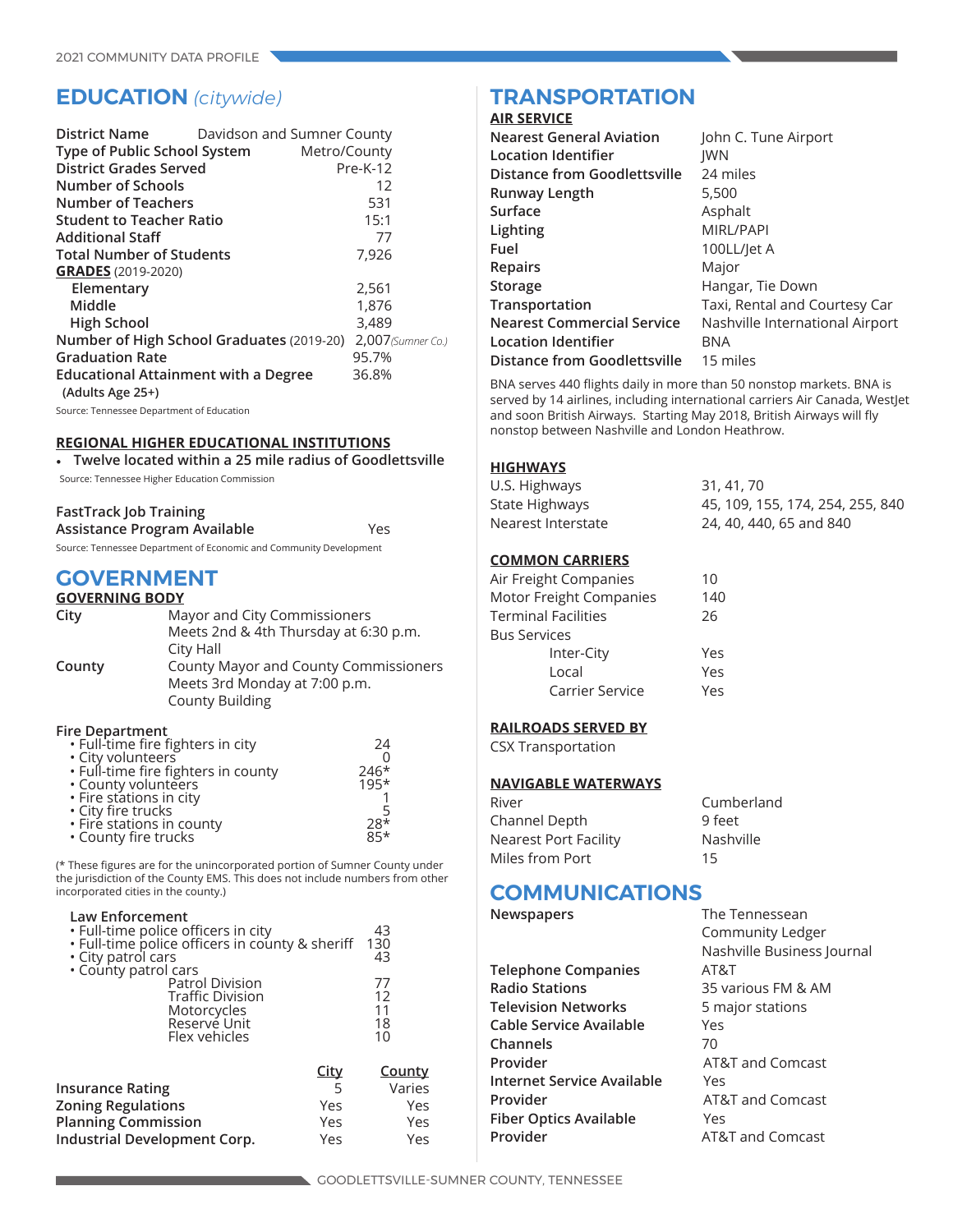| <b>Health Care</b>             |                | Recreation                  |       |
|--------------------------------|----------------|-----------------------------|-------|
| Doctors                        | 42             | Libraries                   | 1     |
| Dentists                       | 38             | Parks                       | 6     |
| Hospitals                      | 0              | Golf Courses                | 1     |
| <b>Beds</b>                    | 0              | (Public & Private)          |       |
| Clinics                        | 3              |                             |       |
| <b>Nursing Homes</b>           | 1              | <b>Swimming Pools</b>       | 1     |
| <b>Beds</b>                    | 91             | (Public & Private)          |       |
| <b>Memory Care</b>             | $\mathfrak{D}$ | <b>Country Clubs</b>        | 0     |
| <b>Beds</b>                    | 52             | Theaters                    | 0     |
| <b>Retirement Homes</b>        | 0              | <b>Bowling Alleys</b>       | 0     |
| Beds                           | 0              |                             |       |
| Residential Care/              |                | <b>Hotels &amp; Motels</b>  | 23    |
| <b>Assisted Living</b>         | 2              | Rooms                       |       |
| <b>Beds</b>                    | 117            |                             | 1,600 |
|                                |                | <b>Bed &amp; Breakfasts</b> | 4     |
| <b>Religious Organizations</b> |                |                             |       |
| Protestant                     | 36             | <b>Largest Meeting Room</b> |       |
| Catholic                       | $\overline{2}$ | Capacity                    | 200   |
| Jehovah's Witness              | 0              |                             |       |
| Seventh Day Adventist          | 0              | Restaurants                 | 54    |
| Latter Day Saints              | 0              |                             |       |
| Other                          | $\overline{2}$ |                             |       |
|                                |                | Other                       |       |
| Day Care Centers               | 6              |                             |       |
| Day Care Homes                 |                |                             |       |

### **FINANCIAL INSTITUTIONS**

### **Citywide (Sumner and Davidson Counties)**

| Type of Institution $#$ of Institutions |    | # of Branches   | <b>Deposits</b> |
|-----------------------------------------|----|-----------------|-----------------|
| <b>Commercial Banks</b>                 | 10 | 11              | \$1,147,976,000 |
| Savings Institutions                    | 0  | 0               |                 |
| <b>Credit Unions</b>                    | 3  | 3               | \$191,461,362   |
| Total                                   | 13 | 14              |                 |
| <b>Citywide Combined Deposits</b>       |    | \$1,339,437,362 |                 |
| (Deposits for June 30, 2020)            |    |                 |                 |

Source: Federal Deposit Insurance Corporation and National Credit Union Administration

## **INDUSTRIAL SUPPORT SERVICES**

| Service                 | Location | Distance (Miles) |
|-------------------------|----------|------------------|
| Tool & Die              | Local    | 1                |
| <b>Heat Treating</b>    | Local    | .5               |
| Foundry                 | Local    | 10               |
| Heavy Hardware          | Local    | 2                |
| <b>Sheet Metal</b>      | Local    | .5               |
| Lubricants              | Local    | 3                |
| <b>Welding Supplies</b> | Local    | 1                |
| Abrasives               | Local    | 1                |

# **COMMUNITY FACILITIES** *(citywide)* **SELECTED ECONOMIC INDICATORS**

#### **2019 ANNUAL AVERAGES**

| <u> Labor Force</u>  | County  | Labor Market Area* |
|----------------------|---------|--------------------|
| Civilian Labor Force | 103,810 | 646,835            |
| Employment           | 101,033 | 630,028            |
| Unemployment         | 2.777   | 16,807             |
| Unemployment Rate    | 2.7%    | 2.8%               |

\*Labor Market Area is defined as Davidson, Macon, Robertson, **Sumner**, Trousdale and Wilson Counties in Tennessee.

#### **2020 EMPLOYED POPULATION (AGE 16+) BY INDUSTRY**

| Agriculture/Mining            | 0.6%  |
|-------------------------------|-------|
| Construction                  | 7.3%  |
| Manufacturing                 | 13.0% |
| <b>Wholesale Trade</b>        | 3.9%  |
| Retail Trade                  | 10.5% |
| Transportation/Utilities      | 6.6%  |
| Information                   | 1.4%  |
| Finance/Insurance/Real Estate | 6.8%  |
| Services                      | 45.9% |
| <b>Public Administration</b>  | 4.2%  |
| Source: ESRI                  |       |

### **MANUFACTURING IN AREA (Annual Averages 2019)**

Number of Units 207 Ann. Avg. Employment 7,848 Ann. Avg. Weekly Wage \$1,095 Source: Tennessee Department of Labor and Workforce Development

#### **PER CAPITA PERSONAL INCOME**

| Year         | 2020     |
|--------------|----------|
| Amount       | \$34,406 |
| Source: ESRI |          |

#### **MEDIAN HOUSEHOLD INCOME**

| Year         | 2020     |
|--------------|----------|
| Amount       | \$66,328 |
| Source: ESRI |          |

### **AVERAGE HOME SALES**

| Year                                         | 2019      |
|----------------------------------------------|-----------|
| Number of Homes Sold                         | 4.049     |
| Average Cost                                 | \$313,385 |
| Source: Tennessee Housing Development Agency |           |

### **RETAIL SALES**

| Year                                    | 2019            |
|-----------------------------------------|-----------------|
| Amount                                  | \$2,426,209,087 |
| Source: Tennessee Department of Revenue |                 |

### **NATURAL RESOURCES**

**Minerals:** Limestone **Timber:** Hardwood, Cedar, Elm, Oak and Hickory

### **AGRICULTURAL**

**Crops:** Corn, hay, soybeans, tobacco, fruits and vegetables **Livestock:** Equine, cattle